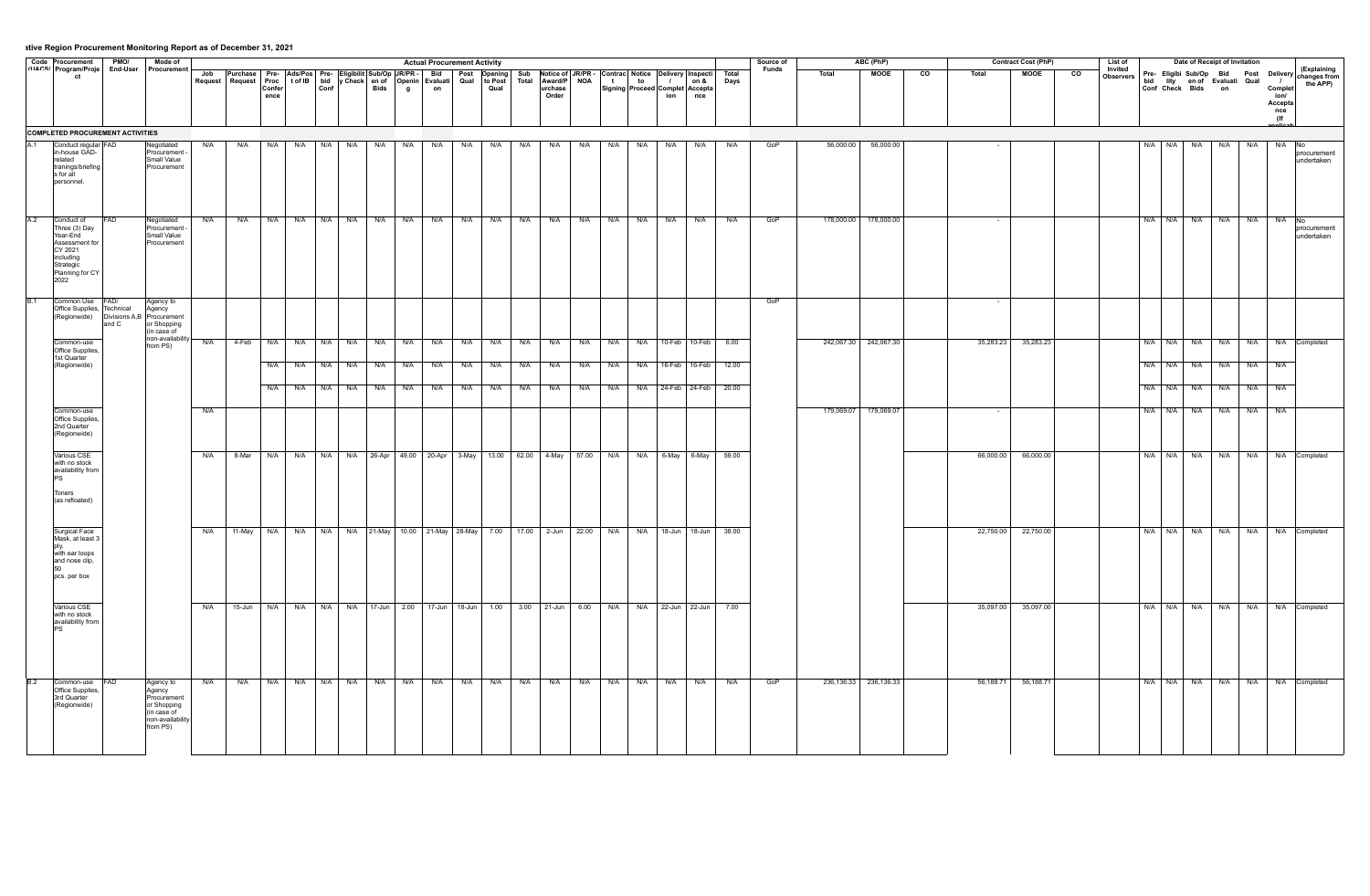|             | Code Procurement PMO/<br>" Intere' Program/Proje End-User |                                                      | Mode of                                                                                                                 |     |                                                                                                                                     |                |      |      |          | <b>Actual Procurement Activity</b> |         |                   |   |    |                |                                                                                                     |                                                                                                         | Source of |            | ABC (PhP)             |                        |           | <b>Contract Cost (PhP)</b> |                | List of                     | Date of Receipt of Invitation                   |     |     |                                          |                                                       |
|-------------|-----------------------------------------------------------|------------------------------------------------------|-------------------------------------------------------------------------------------------------------------------------|-----|-------------------------------------------------------------------------------------------------------------------------------------|----------------|------|------|----------|------------------------------------|---------|-------------------|---|----|----------------|-----------------------------------------------------------------------------------------------------|---------------------------------------------------------------------------------------------------------|-----------|------------|-----------------------|------------------------|-----------|----------------------------|----------------|-----------------------------|-------------------------------------------------|-----|-----|------------------------------------------|-------------------------------------------------------|
|             | ct                                                        |                                                      | End-User Procurement                                                                                                    |     | Job Purchase Pre- Ads/Pos Pre- Eligibilit Sub/Op JR/PR - Bid Post Opening                                                           |                |      |      |          |                                    | to Post | Total Award/P NOA | t | to | $\overline{1}$ | Sub Notice of JR/PR - Contrac Notice Delivery Inspecti Total<br>on &                                |                                                                                                         | Funds     | Total      | <b>MOOE</b>           | $\overline{\text{co}}$ | Total     | <b>MOOE</b>                | $\overline{c}$ | Invited<br><b>Observers</b> |                                                 |     |     |                                          | Pre- Eligibi Sub/Op Bid Post Delivery Changes from    |
|             |                                                           |                                                      |                                                                                                                         |     | Request   Request   Proc   t of IB   bid   y Check   en of   Openin   Evaluati   Qual                                               | Confer<br>ence | Conf | Bids | <b>g</b> | on                                 | Qual    | urchase<br>Order  |   |    | ion            | Signing   Proceed   Complet   Accepta<br>nce                                                        | Days                                                                                                    |           |            |                       |                        |           |                            |                |                             | bid lity en of Evaluati Qual<br>Conf Check Bids | on  |     | Complet<br>ion/<br>Accepta<br>nce<br>(If | the APP)                                              |
| B.2         | Common-use FAD                                            |                                                      |                                                                                                                         | N/A | N/A                                                                                                                                 |                |      |      |          |                                    |         |                   |   |    |                | N/A   N/A   N/A   N/A   N/A   N/A   N/A   N/A   N/A   N/A   N/A   N/A   N/A   N/A   N/A   N/A   N/A | N/A                                                                                                     | GoP       |            | 227,562.81 227,562.81 |                        |           |                            |                |                             | N/A N/A N/A N/A N/A N/A                         |     |     |                                          | N/A Completed                                         |
|             | Office Supplies,<br>4th Quarter<br>(Regionwide)           |                                                      |                                                                                                                         |     |                                                                                                                                     |                |      |      |          |                                    |         |                   |   |    |                |                                                                                                     |                                                                                                         |           |            |                       |                        |           |                            |                |                             |                                                 |     |     |                                          |                                                       |
| <b>B.10</b> | Printer Ribbon<br>for Epson LQ-<br>2190 and LX-           | <b>FAD</b>                                           | Shopping (b)                                                                                                            | N/A | 15-Jun   N/A   N/A   N/A   N/A   17-Jun   2.00   17-Jun   18-Jun   1.00   3.00   21-Jun   6.00   N/A   N/A   22-Jun   22-Jun        |                |      |      |          |                                    |         |                   |   |    |                |                                                                                                     | 7.00                                                                                                    | GoP       | 6,600.00   | 6,600.00              |                        |           |                            |                |                             |                                                 |     |     |                                          | N/A   N/A   N/A   N/A   N/A   N/A   Completed         |
| B.2         | Common Use FAD/                                           |                                                      | Shopping (b)                                                                                                            |     |                                                                                                                                     |                |      |      |          |                                    |         |                   |   |    |                |                                                                                                     |                                                                                                         |           | 127,000.00 | 127,000.00            |                        |           |                            |                |                             | N/A   N/A   N/A   N/A   N/A   N/A   Completed   |     |     |                                          |                                                       |
|             | Office Supplies Technical<br>the PS)                      | (Not available in Divisions A,B Contracting<br>and C | /Direct                                                                                                                 |     |                                                                                                                                     |                |      |      |          |                                    |         |                   |   |    |                |                                                                                                     |                                                                                                         |           |            |                       |                        |           |                            |                |                             |                                                 |     |     |                                          |                                                       |
|             | Office Supplies                                           |                                                      | Shopping (b)                                                                                                            | N/A | 8-Mar                                                                                                                               |                |      |      |          |                                    |         |                   |   |    |                | N/A N/A N/A N/A N/A 15-Mar 7.00 15-Mar 22-Mar 7.00 14.00 12-Apr 35.00 N/A N/A 28-Apr 28-Apr         | 51.00                                                                                                   | GoP       |            |                       |                        | 7,656.00  | 7,656.00                   |                |                             | N/A N/A N/A                                     | N/A | N/A |                                          | N/A Completed                                         |
|             |                                                           |                                                      |                                                                                                                         |     |                                                                                                                                     |                |      |      |          |                                    |         |                   |   |    |                |                                                                                                     |                                                                                                         |           |            |                       |                        |           |                            |                |                             |                                                 |     |     |                                          |                                                       |
|             | Ink Refill for<br>Epson L120 and                          |                                                      | Shopping (b) N/A 8-Mar N/A N/A N/A N/A N/A 10-Mar 2.00 10-Mar 10-Mar 0.00 2.00 22-Mar 14.00 N/A N/A 24-Mar 24-Mar 16.00 |     |                                                                                                                                     |                |      |      |          |                                    |         |                   |   |    |                |                                                                                                     |                                                                                                         | GoP       |            |                       |                        | 3,850.00  | 3,850.00                   |                |                             |                                                 |     |     |                                          | N/A N/A N/A N/A N/A N/A N/A Completed                 |
|             | Epson L150                                                |                                                      |                                                                                                                         |     |                                                                                                                                     |                |      |      |          |                                    |         |                   |   |    |                |                                                                                                     |                                                                                                         |           |            |                       |                        |           |                            |                |                             |                                                 |     |     |                                          |                                                       |
| <b>B.3</b>  | Digital Voice<br>Recorder                                 | <b>FAD</b>                                           | Agency to<br>Agency                                                                                                     |     | N/A 11-May N/A N/A N/A N/A 21-May 10.00 21-May 24-May 3.00 13.00 N/A N/A N/A N/A N/A N/A                                            |                |      |      |          |                                    |         |                   |   |    |                |                                                                                                     | N/A                                                                                                     | GoP       | 7,000.00   | 7,000.00              |                        |           |                            |                |                             |                                                 |     |     |                                          | N/A N/A N/A N/A N/A N/A Discontinued                  |
|             |                                                           |                                                      | Procurement<br>or Shopping<br>l(in case of<br>Inon-availability<br>from PS)                                             |     |                                                                                                                                     |                |      |      |          |                                    |         |                   |   |    |                |                                                                                                     |                                                                                                         |           |            |                       |                        |           |                            |                |                             |                                                 |     |     |                                          | Please see<br><b>BAC Resolution</b><br>No. 2021-05-12 |
| B.4         | Spare part for FAD<br>the repair of the                   |                                                      | Direct<br>Contracting                                                                                                   |     |                                                                                                                                     |                |      |      |          |                                    |         |                   |   |    |                |                                                                                                     | N/A 1-Mar N/A N/A N/A N/A 5-Mar 4.00 5-Mar 10-Mar 5.00 9.00 22-Mar 21.00 N/A N/A 23-Mar 23-Mar 22.00    | GoP       | 13,100.00  | 13,100.00             |                        | 13,006.00 | 13,006.00                  |                |                             |                                                 |     |     |                                          | N/A N/A N/A N/A N/A N/A N/A Completed                 |
|             | Photocopier<br>Machine INEO<br>215                        |                                                      |                                                                                                                         |     |                                                                                                                                     |                |      |      |          |                                    |         |                   |   |    |                |                                                                                                     |                                                                                                         |           |            |                       |                        |           |                            |                |                             |                                                 |     |     |                                          |                                                       |
| <b>B.5</b>  | Tires for the MV FAD<br>Toyota Hi-ace                     |                                                      | Negotiated<br>Procurement -                                                                                             | N/A | 15-Jun   N/A   N/A   N/A   N/A   17-Jun   2.00   17-Jun   17-Jun   0.00   2.00   18-Jun   3.00   N/A   N/A   21-Jun   21-Jun   6.00 |                |      |      |          |                                    |         |                   |   |    |                |                                                                                                     |                                                                                                         | GoP       | 20,000.00  | 20,000.00             |                        | 16,000.00 | 16,000.00                  |                |                             | N/A   N/A   N/A   N/A   N/A   N/A   Completed   |     |     |                                          |                                                       |
|             | Grandia SLA<br>965                                        |                                                      | Small Value<br>Procurement                                                                                              |     |                                                                                                                                     |                |      |      |          |                                    |         |                   |   |    |                |                                                                                                     |                                                                                                         |           |            |                       |                        |           |                            |                |                             |                                                 |     |     |                                          |                                                       |
|             | B.7 WiFi Router                                           | FAD                                                  | Negotiated<br>Procurement -                                                                                             | N/A |                                                                                                                                     |                |      |      |          |                                    |         |                   |   |    |                |                                                                                                     | 13-Apr N/A N/A N/A N/A N/A 20-Apr 7.00 20-Apr 24-Apr 4.00 11.00 3-May 20.00 N/A N/A 17-May 17-May 34.00 | GoP       | 10,000.00  | 10,000.00             |                        | 4,995.00  | 4,995.00                   |                |                             | N/A N/A N/A N/A N/A N/A N/A Completed           |     |     |                                          |                                                       |
|             |                                                           |                                                      | Small Value<br>Procurement                                                                                              |     |                                                                                                                                     |                |      |      |          |                                    |         |                   |   |    |                |                                                                                                     |                                                                                                         |           |            |                       |                        |           |                            |                |                             |                                                 |     |     |                                          |                                                       |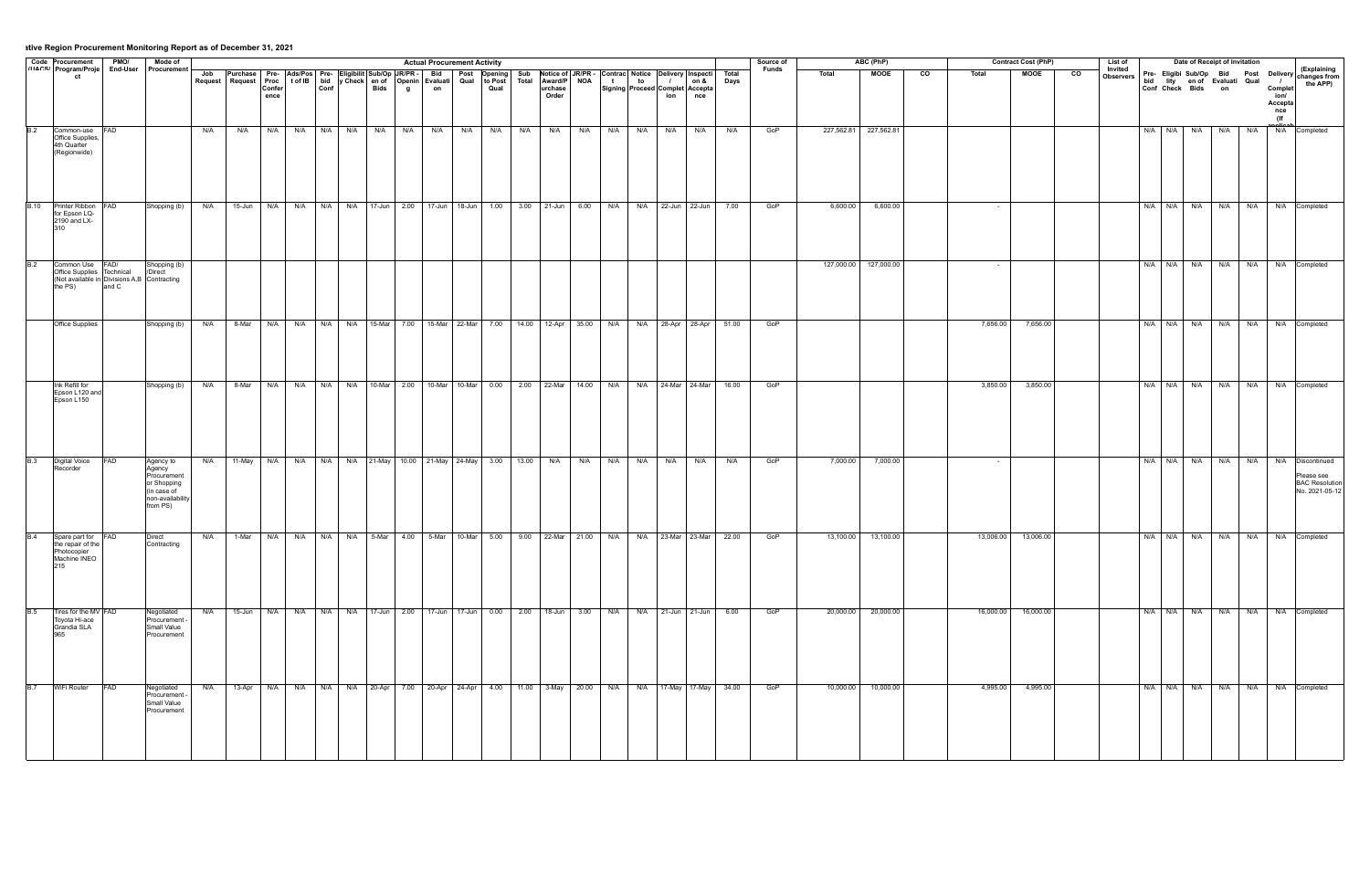|             |                                                                                           | PMO/                                         | Mode of                                                                            |     |                                                                                                      |      |         |             |     |          |     | <b>Actual Procurement Activity</b>                                                            |     |     |                  |     |     |     |     |                                                                                                                                                             |                                                                                                           | Source of    |           | ABC (PhP)             |                |           | <b>Contract Cost (PhP)</b> |                | List of              |             |             | Date of Receipt of Invitation                      |                         |                                                            |                                                                                               |
|-------------|-------------------------------------------------------------------------------------------|----------------------------------------------|------------------------------------------------------------------------------------|-----|------------------------------------------------------------------------------------------------------|------|---------|-------------|-----|----------|-----|-----------------------------------------------------------------------------------------------|-----|-----|------------------|-----|-----|-----|-----|-------------------------------------------------------------------------------------------------------------------------------------------------------------|-----------------------------------------------------------------------------------------------------------|--------------|-----------|-----------------------|----------------|-----------|----------------------------|----------------|----------------------|-------------|-------------|----------------------------------------------------|-------------------------|------------------------------------------------------------|-----------------------------------------------------------------------------------------------|
|             | Code Procurement<br>ct                                                                    | End-User                                     | Procurement                                                                        |     | Job Purchase Pre- Ads/Pos Pre- Eligibilit Sub/Op JR/PR - Bid<br>Request   Request                    | ence |         |             |     | <b>g</b> |     | Proc tof IB bid y Check en of Openin Evaluati Qual to Post<br>Confer Conf Bids g on Qual Qual |     |     | urchase<br>Order |     |     |     | ion | Post Opening Sub Notice of JR/PR Contrac Notice Delivery Inspecti<br>Qual to Post Total Award/P NOA t t to / on &<br>Signing Proceed Complet Accepta<br>nce | Total<br>Days                                                                                             | <b>Funds</b> | Total     | <b>MOOE</b>           | $\overline{c}$ | Total     | <b>MOOE</b>                | $\overline{c}$ | Invited<br>Observers |             |             | bid lity en of Evaluati Qual<br>Conf Check Bids on |                         | $\overline{1}$<br>Complet<br>ion/<br>Accepta<br>nce<br>(If | <b>Pre- Eligibi Sub/Op Bid Post Delivery (Explaining</b><br>the APP)                          |
| <b>B.8</b>  | Fogging<br>machine                                                                        | FAD                                          | Negotiated<br>Procurement -<br>Small Value<br>Procurement                          | N/A | 13-Apr                                                                                               |      |         |             |     |          |     |                                                                                               |     |     |                  |     |     |     |     |                                                                                                                                                             | N/A N/A N/A N/A N/A 20-Apr 7.00 20-Apr 24-Apr 4.00 11.00 3-May 20.00 N/A N/A 17-May 17-May 34.00          | GoP          | 8,000.00  | 8,000.00              |                | 6,200.00  | 6,200.00                   |                |                      | N/A N/A N/A |             | N/A                                                | <b>N/A</b>              |                                                            | N/A Completed                                                                                 |
| <b>B.9</b>  | Fogging<br>solution                                                                       | FAD                                          | Negotiated<br>-rocurement -<br>Small Value<br>Procurement                          | N/A |                                                                                                      |      |         |             |     |          |     |                                                                                               |     |     |                  |     |     |     |     |                                                                                                                                                             | 13-Apr N/A N/A N/A N/A A/A 20-Apr 7.00 20-Apr 24-Apr 4.00 11.00 3-May 20.00 N/A N/A 17-May 17-May 34.00   | GoP          | 2,000.00  | 2,000.00              |                | 2,000.00  | 2,000.00                   |                |                      |             |             |                                                    |                         |                                                            | N/A N/A N/A N/A N/A N/A N/A Completed                                                         |
| <b>B.11</b> | Thermal<br>Scanner with<br>lautomatic<br>alcohol<br>dispenser                             | <b>FAD</b>                                   | Negotiated<br>Procurement -<br>Small Value<br>Procurement                          | N/A |                                                                                                      |      |         |             |     |          |     |                                                                                               |     |     |                  |     |     |     |     |                                                                                                                                                             | 11-May N/A N/A N/A N/A 21-May 10.00 21-May 24-May 3.00 13.00 1-Jun 21.00 N/A N/A 18-Jun 18-Jun 38.00      | GOP          | 6,500.00  | 6,500.00              |                | 5,200.00  | 5,200.00                   |                |                      |             | N/A N/A N/A |                                                    |                         |                                                            | N/A   N/A   N/A   Completed                                                                   |
|             | B.12 Customized<br>Certificate<br>holder                                                  | <b>FAD</b>                                   | Negotiated<br>Procurement -<br>Small Value<br>Procurement                          |     | N/A 15-Jun N/A N/A N/A N/A N/A 17-Jun 2.00 17-Jun 18-Jun 1.00 3.00 18-Jun 3.00 N/A N/A 30-Jul 30-Jul |      |         |             |     |          |     |                                                                                               |     |     |                  |     |     |     |     |                                                                                                                                                             |                                                                                                           | GoP          |           | 25,000.00 25,000.00   |                | 23,000.00 | 23,000.00                  |                |                      |             |             |                                                    |                         |                                                            | N/A N/A N/A N/A N/A N/A Completed                                                             |
| <b>B.13</b> | Customized Self FAD<br>Inking Stamp                                                       |                                              | Negotiated<br>Procurement -<br>Small Value<br>Procurement                          | N/A |                                                                                                      |      |         |             |     |          |     |                                                                                               |     |     |                  |     |     |     |     |                                                                                                                                                             | 11-May N/A N/A N/A N/A N/A 17-Jun 37.00 17-Jun 18-Jun 1.00 38.00 21-Jun 41.00 N/A N/A 30-Jun 30-Jun 50.00 | GoP          | 1,000.00  | 1,000.00              |                | 690.00    | 690.00                     |                |                      |             |             |                                                    |                         |                                                            | N/A N/A N/A N/A N/A N/A N/A Completed                                                         |
|             | B.14 Personal Health FAD                                                                  |                                              | Negotiated<br>Procurement -<br>Small Value<br>Procurement                          |     |                                                                                                      |      |         |             |     |          |     |                                                                                               |     |     |                  |     |     |     |     |                                                                                                                                                             | N/A 11-May N/A N/A N/A N/A 21-May 10.00 21-May 26-May 5.00 15.00 1-Jun 21.00 N/A N/A 18-Jun 18-Jun 38.00  | GoP          |           | 77,500.00 77,500.00   |                | 45,880.00 | 45,880.00                  |                |                      |             |             |                                                    |                         |                                                            | N/A N/A N/A N/A N/A N/A Completed                                                             |
| C.1         | Janitorial<br>Services                                                                    | FAD/<br>Technical<br>Divisions A,B<br>and C  | Competitive<br>Bidding                                                             | N/A | N/A                                                                                                  |      | N/A N/A | $N/A$ $N/A$ | N/A | N/A      | N/A | N/A                                                                                           | N/A | N/A | N/A              | N/A | N/A | N/A | N/A | N/A                                                                                                                                                         | N/A                                                                                                       | GoP          |           | 311,045.00 311,045.00 |                |           | 311,045.00 311,045.00      |                |                      | N/A N/A N/A |             | N/A N/A                                            |                         | N/A                                                        | Renewal of<br>recurring<br>services based<br>on the 2021<br>GAA Fund<br>Release<br>Guidelines |
| C.2         | Security<br>Services                                                                      | FAD/<br>Technical<br>Divisions A,B<br>land C | Competitive<br>Bidding                                                             | N/A |                                                                                                      |      |         |             |     |          |     |                                                                                               |     |     |                  |     |     |     |     |                                                                                                                                                             | N/A                                                                                                       | GoP          |           | 789,007.00 789,007.00 |                |           | 789,007.00 789,007.00      |                |                      |             |             |                                                    | N/A N/A N/A N/A N/A N/A |                                                            |                                                                                               |
| D.2         | Repair and<br>general<br>Ipreventive<br>maintenance<br>land check-up of<br>Motor Vehicles | <b>FAD</b>                                   | Direct<br>Contracting/Ne<br>laotiated<br>Procurement<br>Small Value<br>Procurement |     |                                                                                                      |      |         |             |     |          |     |                                                                                               |     |     |                  |     |     |     |     |                                                                                                                                                             |                                                                                                           | GoP          | 70,000.00 | 70,000.00             |                |           |                            |                |                      |             |             |                                                    |                         |                                                            | N/A N/A N/A N/A N/A N/A Completed                                                             |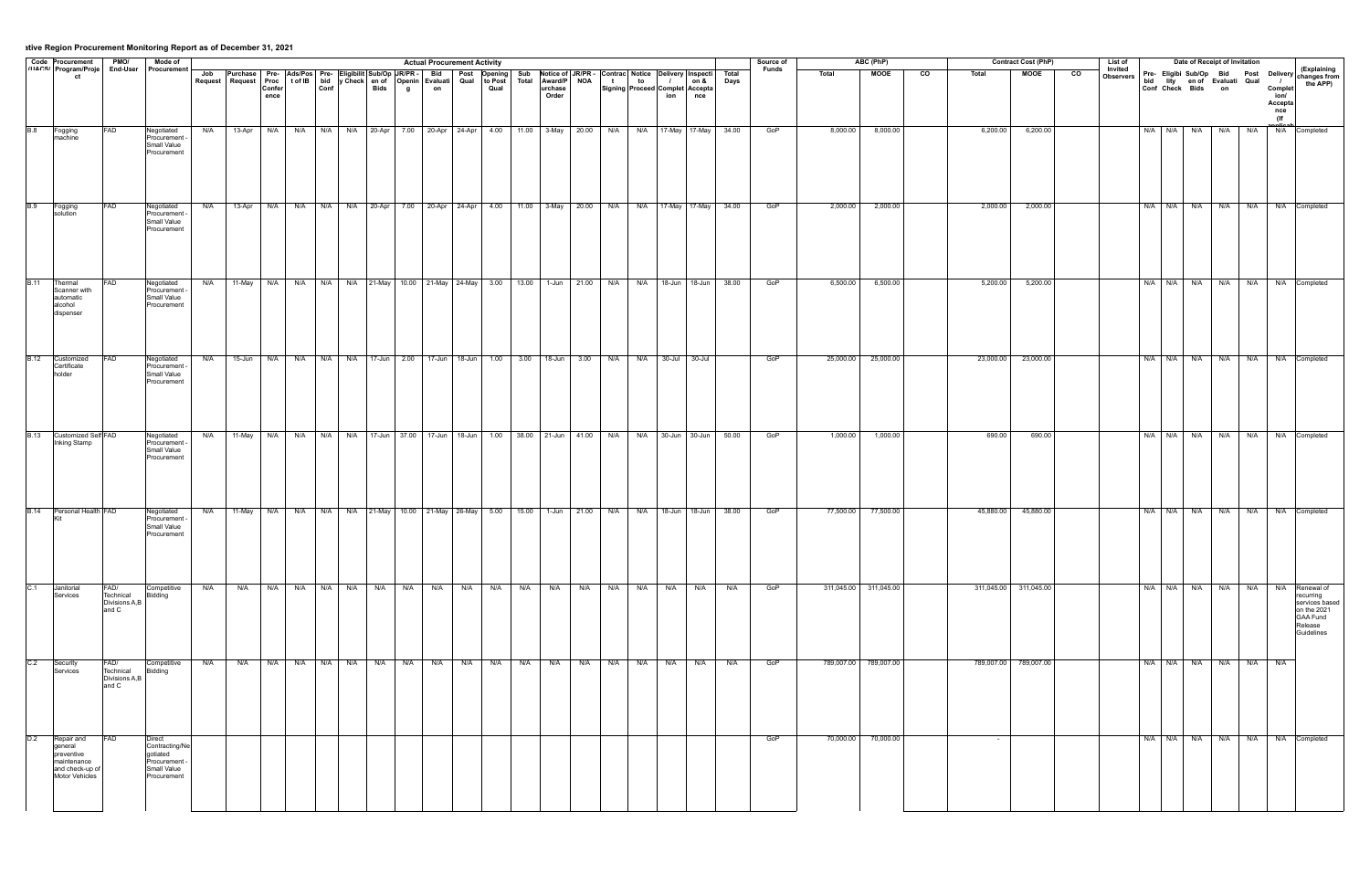|     | Code Procurement   PMO/   Mode of<br>"IACS' Program/Proje End-User Procurement                                             |                     |                                                                                     |        |                                                                                                                                                                                                                                   |                       |     |                                                                                                      |              |              | <b>Actual Procurement Activity</b>       |         |                  |             |             |                                        |       |       | Source of<br><b>Funds</b> |           | ABC (PhP)             |                |          | <b>Contract Cost (PhP)</b> |                 | List of<br>Invited |                   |     | Date of Receipt of Invitation                                                                            |     |                                                 |                                                                                  |
|-----|----------------------------------------------------------------------------------------------------------------------------|---------------------|-------------------------------------------------------------------------------------|--------|-----------------------------------------------------------------------------------------------------------------------------------------------------------------------------------------------------------------------------------|-----------------------|-----|------------------------------------------------------------------------------------------------------|--------------|--------------|------------------------------------------|---------|------------------|-------------|-------------|----------------------------------------|-------|-------|---------------------------|-----------|-----------------------|----------------|----------|----------------------------|-----------------|--------------------|-------------------|-----|----------------------------------------------------------------------------------------------------------|-----|-------------------------------------------------|----------------------------------------------------------------------------------|
|     | ct                                                                                                                         |                     |                                                                                     |        | Job Purchase Pre- Ads/Pos Pre- Eligibilit Sub/Op JR/PR   Bid   Post Opening Sub Notice of JR/PR Contrac Notice Delivery Inspecti Total<br>Request Request Proc tof IB bid y Check en of Openin Evaluati Qual to Post Total Award/ | <b>Confer</b><br>ence |     | $  \text{Conf}  $                                                                                    | <b>Bids</b>  | $\mathbf{g}$ | on                                       | Qual    | urchase<br>Order |             |             | Signing Proceed Complet Accepta<br>ion | nce   |       |                           | Total     | <b>MOOE</b>           | $\overline{c}$ | Total    | <b>MOOE</b>                | $\overline{co}$ | Observers          |                   |     | Pre- Eligibi Sub/Op Bid Post Delivery Changes from<br>bid lity en of Evaluati Qual<br>Conf Check Bids on |     | $\sqrt{1}$<br>Complet<br>ion/<br>Accepta<br>nce | the APP)                                                                         |
|     | Repair and<br>general<br>preventive<br>maintenance<br>and check-up o<br>Motor Vehicles<br>(Toyota Grandia                  |                     |                                                                                     |        | 16-Jun 21-Jun N/A N/A N/A N/A 24-Jun 8.00 24-Jun 24-Jun 0.00 8.00 25-Jun 9.00 N/A N/A 29-Jun 29-Jun 8.00                                                                                                                          |                       |     |                                                                                                      |              |              |                                          |         |                  |             |             |                                        |       |       | GoP                       |           |                       |                |          | 58,379.75 58,379.75        |                 |                    | $N/A$ $N/A$ $N/A$ |     | N/A                                                                                                      | N/A | (If<br>N/A Completed                            |                                                                                  |
|     | SLÁ 965)<br>Repair and<br>lgeneral<br>preventive<br>Imaintenance<br>land check-up of<br>Motor Vehicles<br>l (Tovota innova |                     |                                                                                     | 16-Jun | 21-Jun                                                                                                                                                                                                                            | N/A                   | N/A | N/A                                                                                                  | $N/A$ 24-Jun |              | 8.00 24-Jun 24-Jun 0.00 8.00 25-Jun 9.00 |         |                  |             | N/A         | N/A<br>6-Jul                           | 6-Jul | 15.00 | GoP                       |           |                       |                |          |                            |                 |                    | N/A<br>N/A        | N/A | N/A                                                                                                      | N/A |                                                 | Completed                                                                        |
|     | SAA 3746)<br>Supply and<br>Delivery of<br>Drinking Water                                                                   |                     | Negotiated<br>Procurement<br>Small Value<br>Procurement<br>or Direct<br>Contracting | N/A    |                                                                                                                                                                                                                                   |                       |     | 10-Aug N/A N/A N/A N/A 19-Aug 9.00 19-Aug 25-Aug 6.00 15.00 N/A                                      |              |              |                                          |         |                  | N/A N/A     |             | N/A<br>N/A                             | N/A   | 15.00 | GoP                       | 20,000.00 | 20,000.00             |                |          |                            |                 |                    | N/A N/A N/A N/A   |     |                                                                                                          | N/A | N/A                                             | For preparation<br>of framework<br>agreement and<br>inclusion in the<br>2022 APP |
|     | Preventive<br>maintenance<br>land Check-un<br>for Generator<br>Set (125KVA)                                                |                     | Direct<br>Contracting                                                               | 23-Jul | $\sqrt{23}$ -Jul                                                                                                                                                                                                                  |                       |     | N/A   N/A   N/A   N/A   28-Jul   5.00   28-Jul   28-Jul   0.00   5.00   30-Jul   7.00   N/A          |              |              |                                          |         |                  |             |             | N/A 26-Aug 26-Aug 34.00                |       |       | GoP                       |           | 54,000.00 54,000.00   |                |          | 53,515.00 53,515.00        |                 |                    | N/A N/A N/A       |     | N/A                                                                                                      | N/A | N/A Completed                                   |                                                                                  |
|     | Conduct of Two FAD<br>(2)-Day Year-<br>End Inventory<br>Count of<br>Supplies and<br>PPF                                    |                     | Negotiated<br>Procurement -<br>Small Value<br>Procurement                           | N/A    | N/A                                                                                                                                                                                                                               |                       |     | N/A N/A N/A N/A N/A                                                                                  |              |              | N/A N/A N/A                              | N/A N/A | N/A              | $N/A$ $N/A$ |             | N/A N/A                                | N/A   | N/A   | GoP                       | 6,000.00  | 6,000.00              |                |          |                            |                 |                    | N/A N/A N/A       |     | N/A                                                                                                      | N/A | $N/A$ No                                        | procurement<br>undertaken                                                        |
| E.2 | FY 2021 DBM FAD/<br>Personnel<br>Medical Check- Divisions A,B Small Value                                                  | Technical<br>land C | Negotiated<br>Procurement<br>Procuremen                                             | N/A    |                                                                                                                                                                                                                                   |                       |     | 18-Oct N/A N/A N/A N/A 29-Oct 11.00 29-Oct 2-Nov 4.00 15.00 10-Nov 23.00 N/A N/A 29-Nov 29-Nov 42.00 |              |              |                                          |         |                  |             |             |                                        |       |       | GoP                       |           | 101,500.00 101,500.00 |                |          | 87,900.00 87,900.00        |                 |                    |                   |     | N/A   N/A   N/A   N/A   N/A   N/A   Completed                                                            |     |                                                 |                                                                                  |
|     | E.3 Pest Control<br>Services                                                                                               | FAD                 | Negotiated<br>Procurement<br>Small Value<br>Procurement                             |        | $N/A$ 27-Dec                                                                                                                                                                                                                      |                       |     |                                                                                                      |              |              | 29-Dec 2.00 29-Dec 29-Dec 0.00 2.00      |         |                  |             | $N/A$ $N/A$ |                                        |       |       | GoP                       | 6,000.00  | 6,000.00              |                |          | $5,800.00$ $5,800.00$      |                 |                    |                   |     | N/A N/A N/A N/A N/A N/A N/A Completed                                                                    |     |                                                 |                                                                                  |
|     | Refill of 11<br>pieces, 10 lbs<br>and 2 pieces,<br>2.2 pounds Fire<br>Extinguishers                                        |                     | Negotiated<br>Procurement<br>Small Value<br>Procurement                             | N/A    |                                                                                                                                                                                                                                   |                       |     | 10-Aug N/A N/A N/A N/A 19-Aug 9.00 19-Aug 20-Aug 1.00 10.00 2-Sep 23.00 N/A N/A 10-Sep 10-Sep 31.00  |              |              |                                          |         |                  |             |             |                                        |       |       | GoP                       | 5,500.00  | 5,500.00              |                | 6,050.00 | 6,050.00                   |                 |                    | N/A N/A N/A N/A   |     |                                                                                                          | N/A | N/A Completed                                   |                                                                                  |
|     | Replacement of<br>Extinguisher<br>hose                                                                                     | FAD                 | Negotiated<br>Procurement -<br>Small Value<br>Procurement                           |        | N/A 10-Aug N/A N/A N/A N/A N/A 19-Aug 9.00 19-Aug 20-Aug 1.00 10.00 2-Sep 23.00 N/A N/A 10-Sep 10-Sep 31.00                                                                                                                       |                       |     |                                                                                                      |              |              |                                          |         |                  |             |             |                                        |       |       | GoP                       | 3,000.00  | 3,000.00              |                |          |                            |                 |                    | N/A N/A N/A N/A   |     |                                                                                                          |     | N/A   N/A   Completed                           |                                                                                  |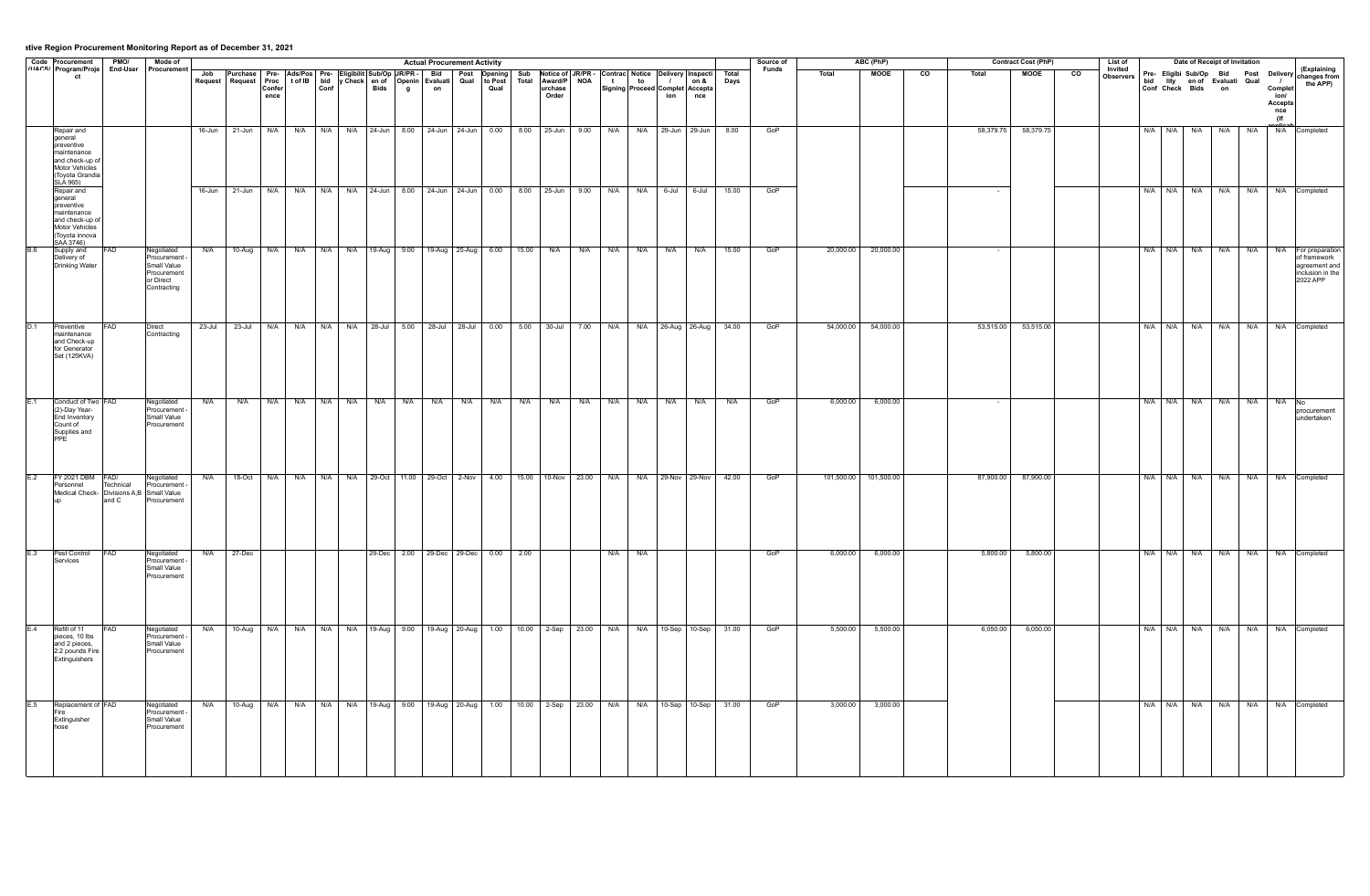|             |                                                                                                                                                      |            | Mode of                                                                                                                        |     |                                                                                                                                                                                                                                |            |         |  |                                   | <b>Actual Procurement Activity</b>      |            |                                                                                         |       |                       |     |     |                         |     |                                | Source of    |               | ABC (PhP)   |                 |               | <b>Contract Cost (PhP)</b> |                | List of              |                                                    |             | Date of Receipt of Invitation |              |                                                            |                                                                                                  |
|-------------|------------------------------------------------------------------------------------------------------------------------------------------------------|------------|--------------------------------------------------------------------------------------------------------------------------------|-----|--------------------------------------------------------------------------------------------------------------------------------------------------------------------------------------------------------------------------------|------------|---------|--|-----------------------------------|-----------------------------------------|------------|-----------------------------------------------------------------------------------------|-------|-----------------------|-----|-----|-------------------------|-----|--------------------------------|--------------|---------------|-------------|-----------------|---------------|----------------------------|----------------|----------------------|----------------------------------------------------|-------------|-------------------------------|--------------|------------------------------------------------------------|--------------------------------------------------------------------------------------------------|
|             | Code Procurement PMO/<br>(11ACS/ Program/Proje End-User<br>ct                                                                                        |            | Procurement                                                                                                                    |     | Job Purchase Pre- Ads/Pos Pre- Eligibilit Sub/Op JR/PR - Bid Post Opening Sub Notice of JR/PR - Contrac Notice Delivery Inspecting Sub Request Request Request Request Request Request Request Request Request Request Request | ence       |         |  | <b>g</b>                          |                                         |            |                                                                                         | Order |                       |     |     | ion                     | nce | Total<br>Days                  | <b>Funds</b> | Total         | <b>MOOE</b> | $\overline{co}$ | Total         | <b>MOOE</b>                | $\overline{c}$ | Invited<br>Observers | bid lity en of Evaluati Qual<br>Conf Check Bids on |             |                               |              | $\overline{1}$<br>Complet<br>ion/<br>Accepta<br>nce<br>(lf | (Explaining<br>Pre- Eligibi Sub/Op Bid Post Delivery Explaining<br>Curl Changes from<br>the APP) |
|             | Publication of<br>vacant position<br>for one (1)<br>Computer<br>Maintenance<br>Technologist<br>(CMT) I and one<br>Administrative<br>Aide IV (Driver) | <b>FAD</b> | Negotiated<br>Procurement<br>Scientific,<br>Scholarly or<br>Artistic Work,<br>Exclusive<br>Technology<br>and Media<br>Services | N/A | $22 -$ Jul                                                                                                                                                                                                                     | N/A        |         |  |                                   | N/A N/A N/A N/A N/A N/A N/A 22-Jul 1.00 |            |                                                                                         |       | $1.00$ 22-Jul 0.00    | N/A |     | N/A 26-Jul 26-Jul       |     | 4.00                           | GoP          | 7,040.00      | 7,040.00    |                 | 7,040.00      | 7,040.00                   |                |                      | $N/A$ $N/A$                                        | N/A         | N/A                           |              | <b>N/A</b>                                                 | N/A Completed                                                                                    |
| <b>B.14</b> | <b>Acrylic Wall</b><br>Dividers in the<br>FAD Area                                                                                                   | <b>AD</b>  | Negotiated<br>Procurement<br>Small Value<br>Procurement                                                                        | N/A | 10-Aug N/A                                                                                                                                                                                                                     |            |         |  |                                   |                                         |            | N/A   N/A   N/A   20-Aug   10.00   20-Aug   23-Aug   3.00   13.00   2-Sep   23.00   N/A |       |                       |     |     |                         |     | N/A   18-Nov   18-Nov   100.00 | GoP          | 52,000.00     | 52,000.00   |                 | 48,000.00     | 48,000.00                  |                |                      | N/A N/A N/A                                        |             |                               | N/A N/A      |                                                            | N/A Completed                                                                                    |
| <b>B.15</b> | Customized Self FAD<br>Inking Stamp                                                                                                                  |            | Negotiated<br>Procurement<br>Small Value<br>Procurement                                                                        | N/A |                                                                                                                                                                                                                                |            |         |  |                                   |                                         |            | 10-Aug N/A N/A N/A N/A N/A 19-Aug 9.00 19-Aug 20-Aug 1.00 10.00 2-Sep 23.00 N/A         |       |                       |     | N/A |                         |     |                                | GoP          | 1,500.00      | 1,500.00    |                 | 1,120.00      | 1,120.00                   |                |                      |                                                    |             |                               |              | N/A N/A N/A N/A N/A N/A Completed                          |                                                                                                  |
| <b>B.16</b> | Battery, AAA,<br>Alkaline, 4s                                                                                                                        | AD         | Shopping (b)                                                                                                                   | N/A |                                                                                                                                                                                                                                | 10-Aug N/A | N/A N/A |  |                                   | N/A 19-Aug 9.00 19-Aug 20-Aug 1.00      |            |                                                                                         |       | 10.00 2-Sep 23.00 N/A |     |     | N/A 28-Sep 28-Sep 49.00 |     |                                | GoP          | 3,720.00      | 3,720.00    |                 | 3,720.00      | 3,720.00                   |                |                      |                                                    | N/A N/A N/A |                               | N/A<br>N/A   |                                                            | N/A Completed                                                                                    |
|             | System Units<br>$(2)$ and LCD<br>Monitor                                                                                                             |            | Negotiated<br>Procurement<br>Small Value<br>Procurement                                                                        |     | N/A 10-Aug N/A N/A N/A N/A 20-Aug 10.00 20-Aug 25-Aug 5.00 15.00 8-Sep 29.00 N/A N/A 17-Sep 17-Sep 38.00                                                                                                                       |            |         |  |                                   |                                         |            |                                                                                         |       |                       |     |     |                         |     |                                | GoP          | 55,000.00     |             | 55,000.00       | 109,160.00    | 54,580.00                  | 54,580.00      |                      |                                                    |             |                               |              | N/A   N/A   N/A   N/A   N/A   N/A   Completed              |                                                                                                  |
| G.1         | Construction of FAD<br>DBM-ROCAR<br>Office Building<br>at Cabinet Hill                                                                               |            | Competitive<br>Bidding<br>(Procurement<br>lto be<br>loutsourced<br>thru a MOA<br>with DPWH-<br>CAR)                            | N/A | N/A                                                                                                                                                                                                                            | N/A        |         |  | N/A   N/A   N/A   N/A   N/A   N/A |                                         | N/A N/A    | N/A                                                                                     | N/A   | N/A                   | N/A | N/A | N/A                     | N/A | N/A                            | GoP          | 80,000,000.00 |             | 80,000,000.00   | 80,000,000.00 |                            | 80,000,000.00  |                      | N/A N/A N/A                                        |             |                               | N/A  <br>N/A |                                                            | N/A Transferred to<br>DPWH-CAR                                                                   |
| <b>B.17</b> | Ultraviolet<br>Sterilizer Box                                                                                                                        | -AD        | Negotiated<br>Procurement<br>Small Value<br>Procurement                                                                        |     | N/A 19-Nov N/A N/A N/A N/A 26-Nov 7.00 26-Nov 26-Nov 0.00 7.00 14-Dec 25.00 N/A N/A 4-Jan 4-Jan 46.00                                                                                                                          |            |         |  |                                   |                                         |            |                                                                                         |       |                       |     |     |                         |     |                                | GoP          | 8,000.00      | 8,000.00    |                 | 7,800.00      | 7,800.00                   |                |                      |                                                    |             |                               |              | N/A N/A N/A N/A N/A N/A Completed                          |                                                                                                  |
|             | <b>B.18</b> Biometrics                                                                                                                               | <b>FAD</b> | Negotiated<br>Procurement<br>Small Value<br>Procurement                                                                        | N/A | 19-Nov N/A N/A N/A N/A 26-Nov 7.00 26-Nov 1-Dec 5.00 12.00 14-Dec 25.00 N/A                                                                                                                                                    |            |         |  |                                   |                                         |            |                                                                                         |       |                       |     |     | N/A 31-Dec 31-Dec       |     | 42.00                          | GoP          | 12,000.00     | 12,000.00   |                 | 11,800.00     | 11,800.00                  |                |                      |                                                    |             |                               |              | N/A N/A N/A N/A N/A N/A N/A Completed                      |                                                                                                  |
| <b>B.19</b> | Quick<br>Response Code<br>Scanner                                                                                                                    | FAD        | Negotiated<br>Procurement<br>Small Value<br>Procurement                                                                        | N/A | 19-Nov N/A                                                                                                                                                                                                                     |            |         |  |                                   |                                         |            | N/A N/A N/A 26-Nov 7.00 26-Nov 1-Dec 5.00 12.00 14-Dec 25.00 N/A                        |       |                       |     |     | N/A 31-Dec 31-Dec 42.00 |     |                                | GoP          | 10,000.00     | 10,000.00   |                 | 7,850.00      | 7,850.00                   |                |                      | N/A N/A N/A                                        |             |                               |              | N/A   N/A   N/A   Completed                                |                                                                                                  |
|             |                                                                                                                                                      |            |                                                                                                                                |     |                                                                                                                                                                                                                                |            |         |  | 9.29                              |                                         | 2.88 11.88 |                                                                                         |       | 19.90                 |     |     |                         |     | 31.26                          |              |               |             |                 |               |                            |                |                      |                                                    |             |                               |              |                                                            |                                                                                                  |